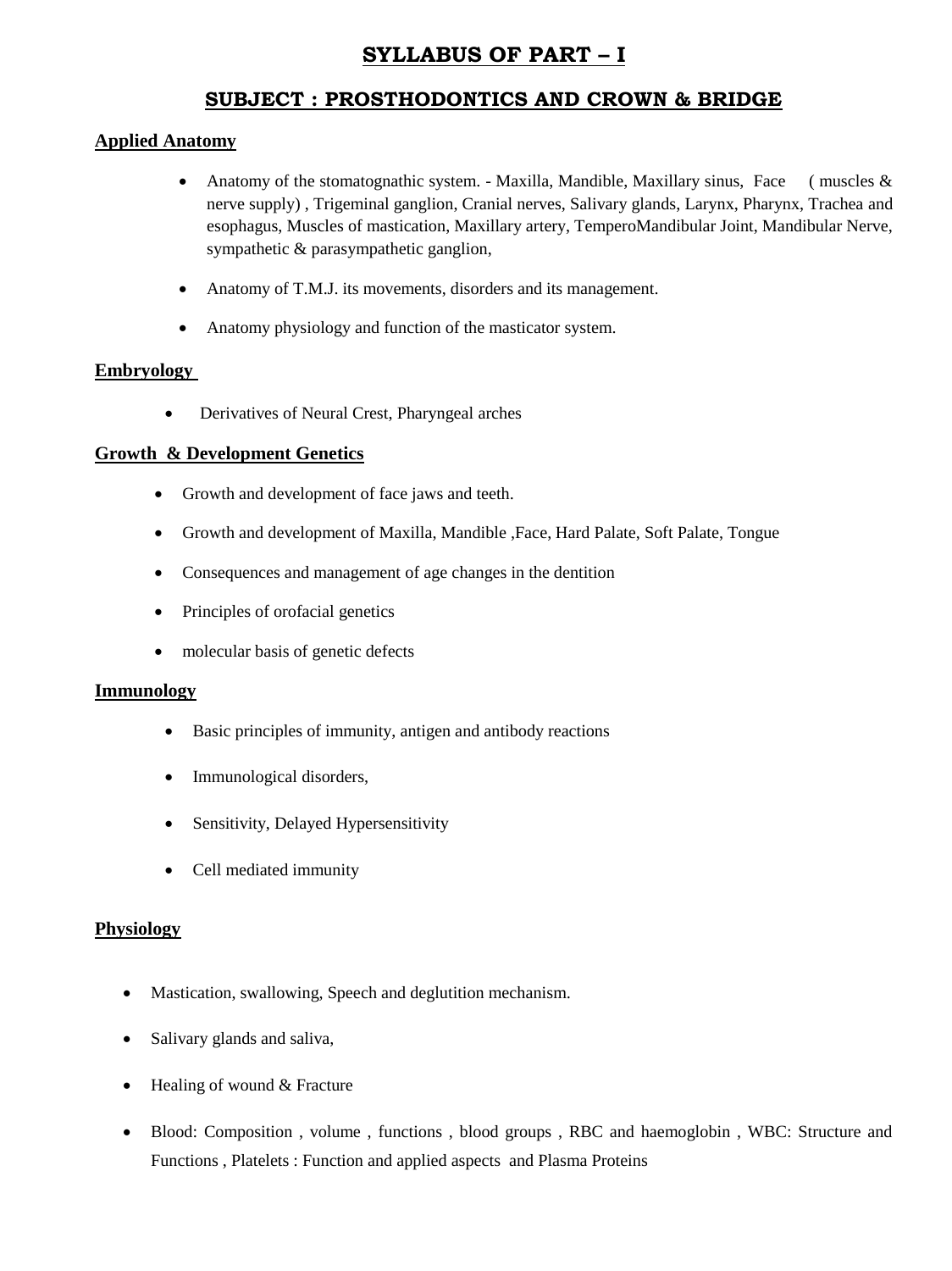Physiology of pain , sympathetic and para-sympathetic nervous systems , physiology of pulpal pain and non odontogenic pain , pain disorders-typical and atypical

## **Nutrition & Biochemistry**

- Role of Vitamin A, C and B complex in oral mucosal and periodontal health.
- Role of Calcium and Vitamin D in growth and development of teeth and jaws.
- Balanced diet
- Nutrition in geriatric patients

## **Pathology & Microbiology**

- Pathology of the periodontal, Pulp and peri-apical tissues
- Pathology of dental tissues and oral cavity.
- Dental plaque in relation to dental disease.
- Sensory perception and pain
- Oral pre-cancerous lesions.
- Malignant lesions of the oral cavity and head and neck region.
- Developmental anomalies of face, jaws and teeth
- Microbiological  $&$  virological effects  $&$  its treatment options.
- Biomedical waste disposal system
- Sterilization & Disinfection
- Staphylococci, Streptococci, Fungi- Candida ,Tuberculosis
- Blood Coagulation with applied aspects, Blood Transfusion, shock, lymph and applied aspects, Inflammation , Repair and regeneration , necrosis and Gangrene , Neoplasm , classification of tumors and carcinogenesis.

## **Virology**

- $\bullet$  Microbiological & virological effects & its treatment options.
- HIV, Hepatitis, Herpes Virus

## **Applied Pharmacology**

- Medical conditions and medications affecting dental treatment in Geriatric patients
- Antihypertensive
- NSAIDS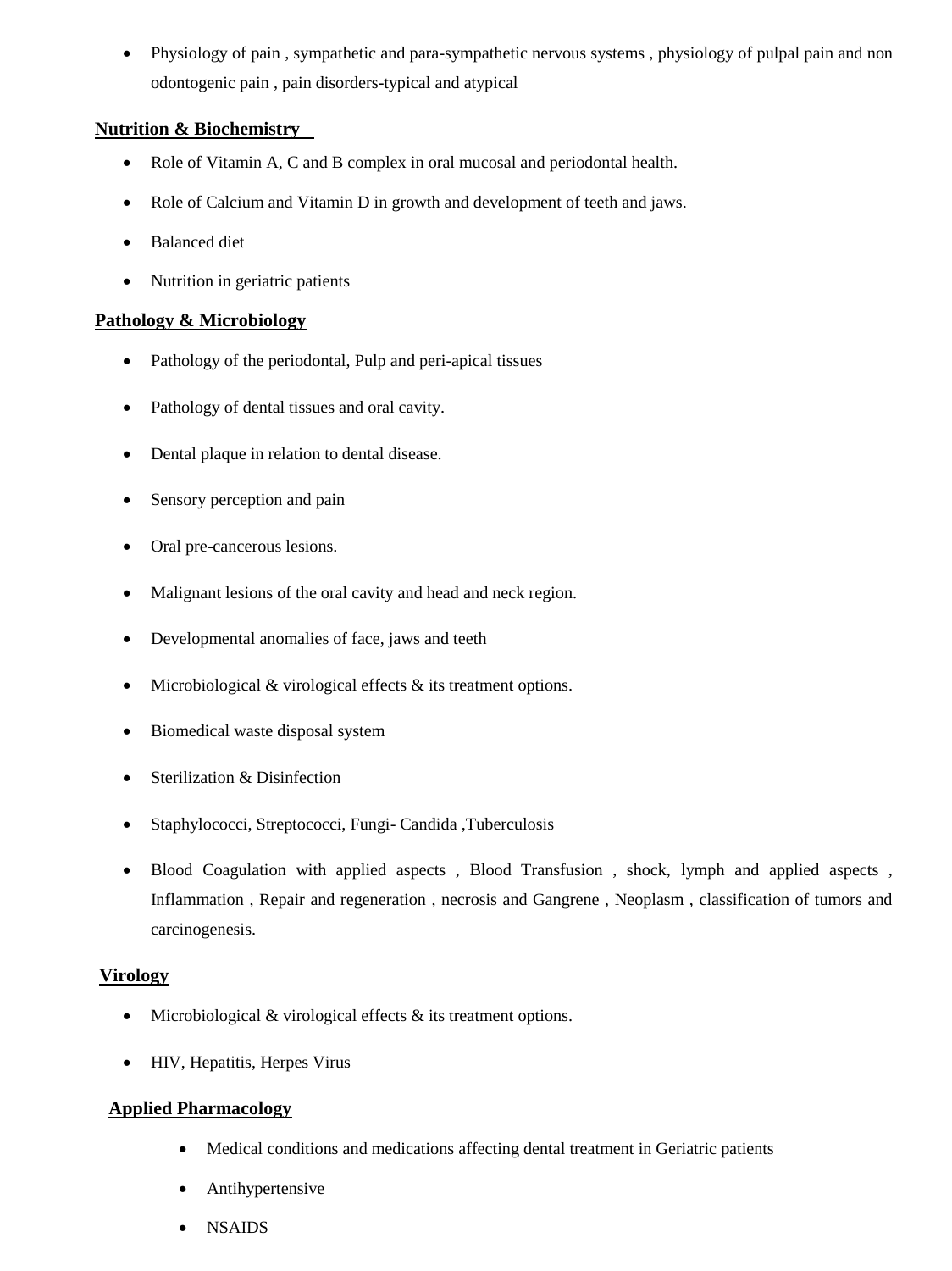- Anti-Histaminics
- Anti-cholinergic
- Adrenergic drugs
- Antibiotics
- Antacids
- Anticoagulants
- Dosage and mode of administration of drugs
- Brief Pharmacology of : drugs acting on Central Nervous System, general anesthetics ,hypnotics, analeptics and tranquilizers, Local anesthetics, antibiotics, analgesics and antipyretics, antiseptics, styptics , Sialogogues and anti-sialogogues, Haematinics , Cortisone , ACTH , Insulin and other ant diabetics
- Chemotherapy and Radiotherapy

## **Applied Dental Materials:**

- Physical, mechanical and biological properties of modem dental materials.
- Gypsum products used in prosthodontics.
- Die and counter die materials.
- Various resins used in prosthodontics including Denture base materials
- Impression materials used in Dentistry.
- Duplicating materials.
- Metals and alloys used in Dentistry.
- Dental Waxes including inlay casting wax
- **Investments**
- Casting machines procedures and defects.
- Soldering and Welding
- Cements restorative and looting
- Composites various generations and system in order of development.

Composition, uses and manipulation.

- Tissue conditioner and soft reline.
- Porcelain Including Porcelain fused to Metal alloys.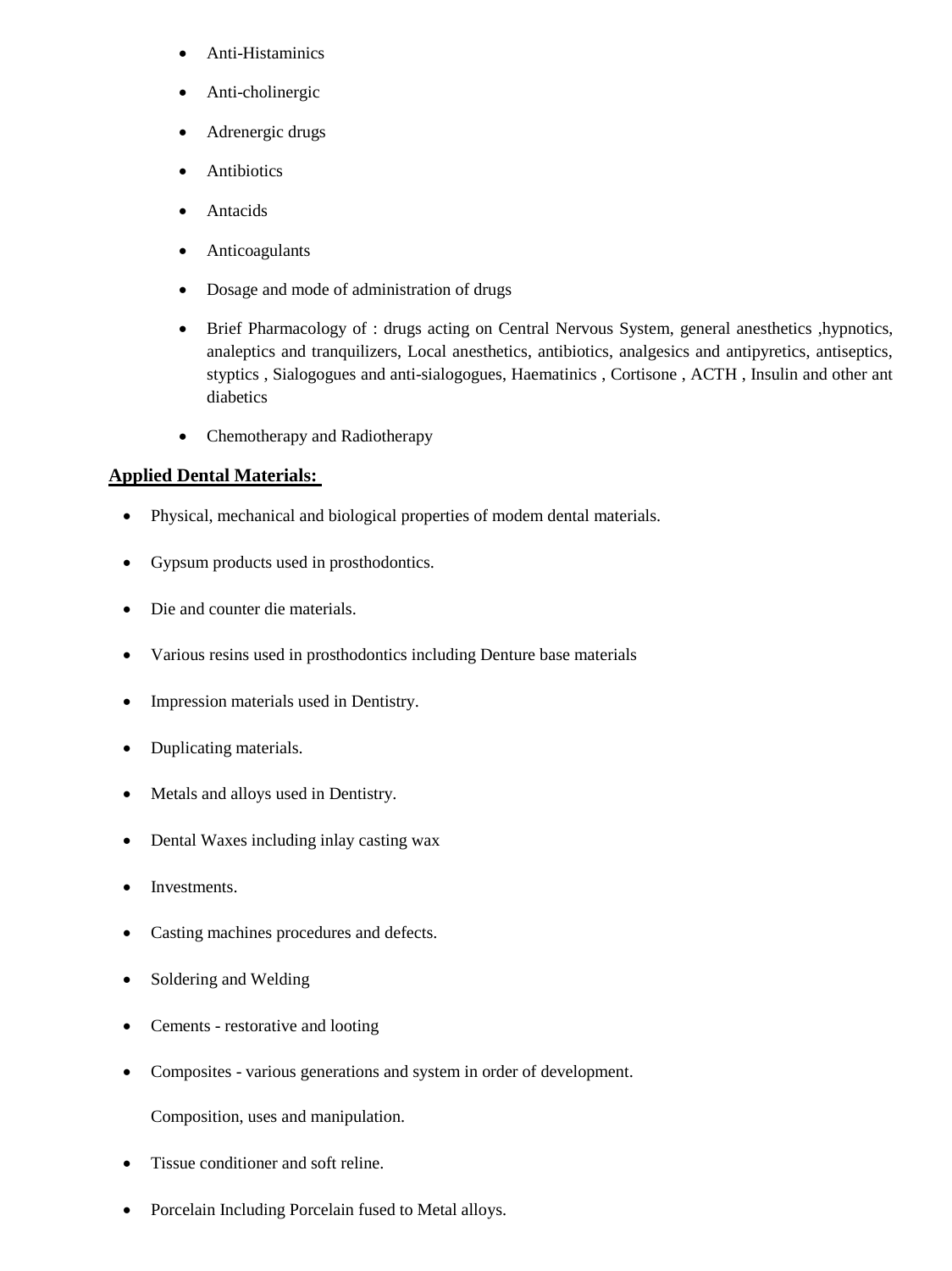- Porcelain furnace, firing and techniques.
- Mechanics of tooth cutting (burs and points)
- Cutting, polishing and finishing agents.
- Implant materials.
- Bonding agents enamel and dentin bonding agents and various other adhesives.
- CAD-CAM System & material science & digital scanning systems

## **Research Methodology and Biostatistics**

- Scope and need for statistical application to biological data.
- Definition of selected terms- scale of measurements related to statistics.
- Methods of collecting data.
- Presentation of data statistical diagrams and graphs

## **Applied Dental Anatomy and Histology**

- Biology and anatomy of dental tissues
- Biology and physiology enamel, dentine Cementum, pulp and periodontium
- Anatomy and histology of oral mucous membrane.
- Anatomy of T.M.J. its movements, disorders and its management.
- Anatomy physiology and function of the masticator system.
- Normal occlusion, development of occlusion in deciduous, mixed and permanent
- Dentitions.

#### **Oral Pathology & Oral Microbiology**

- Pathology of the periodontal, Pulp and peri-apical tissues
- Pathology of dental tissues and oral cavity.
- Dental plaque in relation to dental disease.
- Sensory perception and pain
- Oral pre-cancerous lesions.